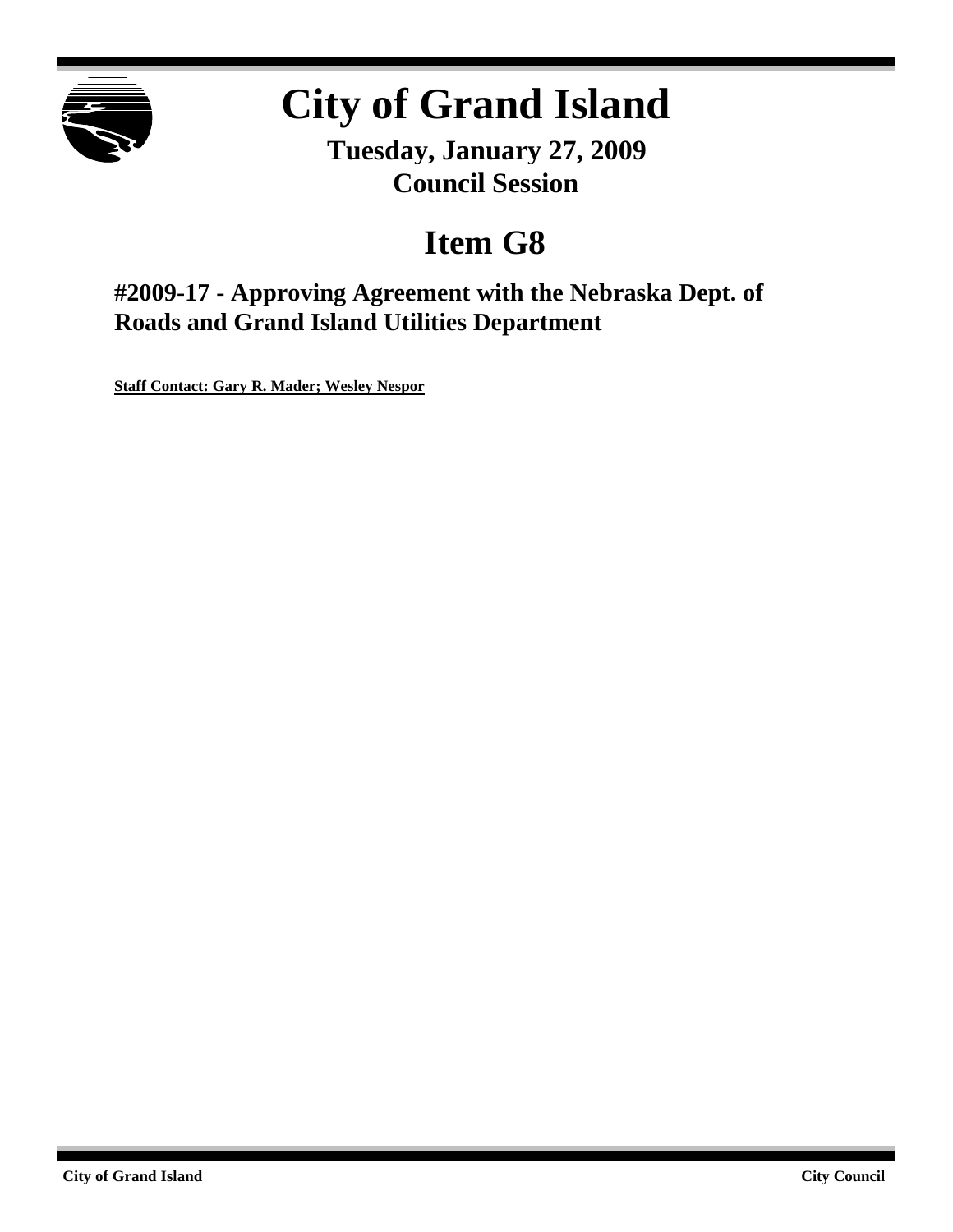## **Council Agenda Memo**

| From:           | Gary R. Mader, Utilities Director<br>Wesley Nespor, Asst. City Attorney/Purchasing |  |  |
|-----------------|------------------------------------------------------------------------------------|--|--|
| <b>Meeting:</b> | January 27, 2009                                                                   |  |  |
| Subject:        | Utility and Department of Roads Agreement                                          |  |  |
| Item $\#$ 's:   | $G-8$                                                                              |  |  |
| $Presenter(s):$ | Gary R. Mader, Utilities Director                                                  |  |  |

#### **Background**

In 2009, the Nebraska State Department of Roads will be re-constructing the north bound lanes of U.S. Hwy. 281 from I-80 to Nebraska Hwy. 2, north of Capital Avenue. The plan includes extending left turn lanes and creating right turn lanes at some intersections in locations along the route.

The Electric Department has overhead and underground electric lines in the existing City right-of-way and utility easements that will be affected by the construction. The Electric Department is required to relocate any of its facilities which may be in conflict with the new construction. The only conflict known at this time is the pole and underground takeoff located at the southeast corner quadrant of the intersection of U.S. Hwy. 281 and 13<sup>th</sup> Street.

#### **Discussion**

The State of Nebraska will pay for 80% of those relocation costs but requires an agreement to be signed prior to the start of construction. The agreement sets forth the parameters of bidding, construction, and payment for the work performed. The estimated cost to perform the power pole relocation is \$15,500. Nebraska Department of Roads will pay 80% of the actual cost. The agreement has been reviewed by the Legal Department.

### **Alternatives**

It appears that the Council has the following alternatives concerning the issue at hand. The Council may:

1. Move to approve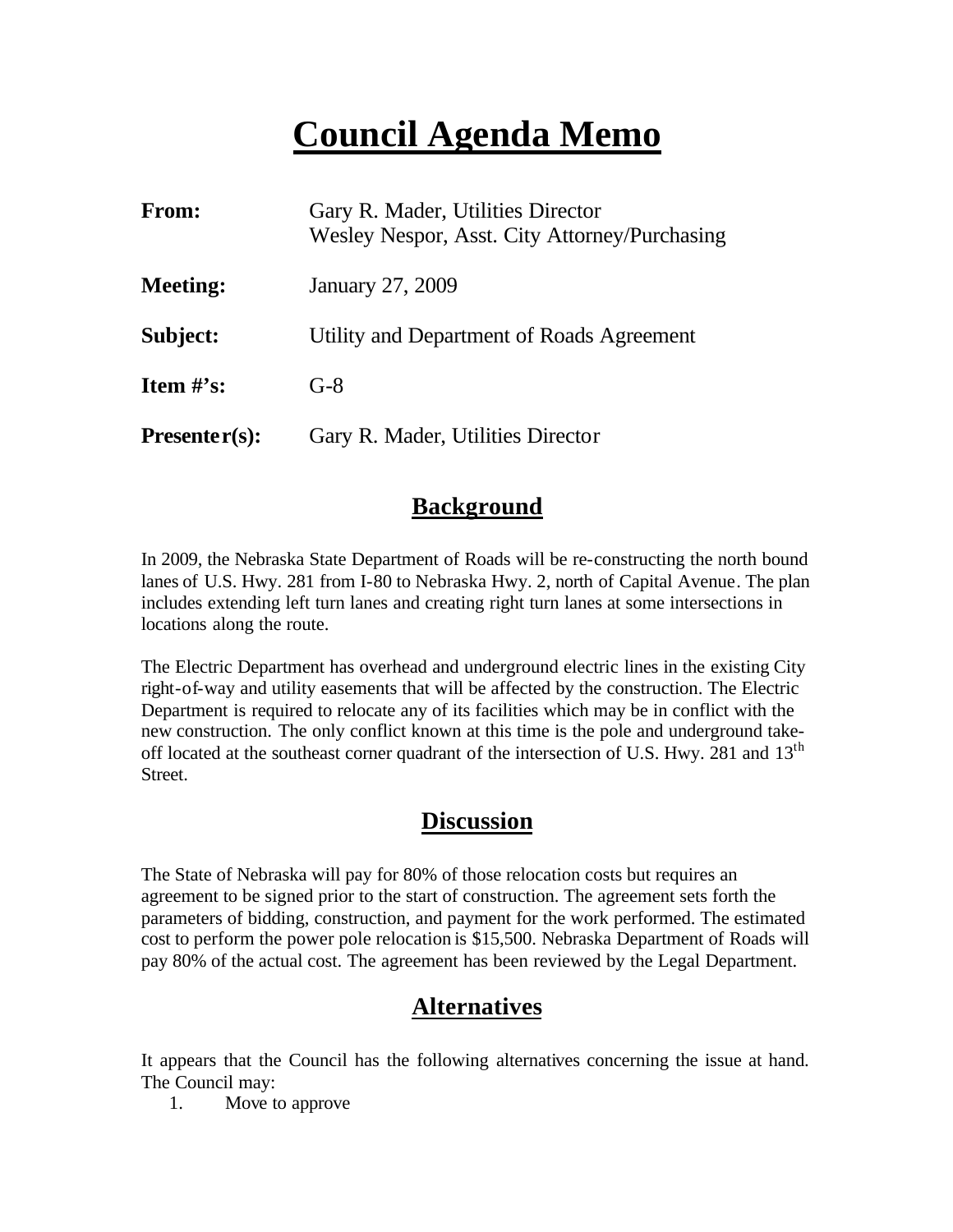- 2. Refer the issue to a Committee
- 3. Postpone the issue to future date
- 4. Take no action on the issue

## **Recommendation**

City Administration recommends that the Council approve the agreement, and authorize the Mayor to sign it on behalf of the City.

### **Sample Motion**

Move to approve the agreement with the Nebraska Department of Roads and authorize the Mayor to sign it on behalf of the City of Grand Island.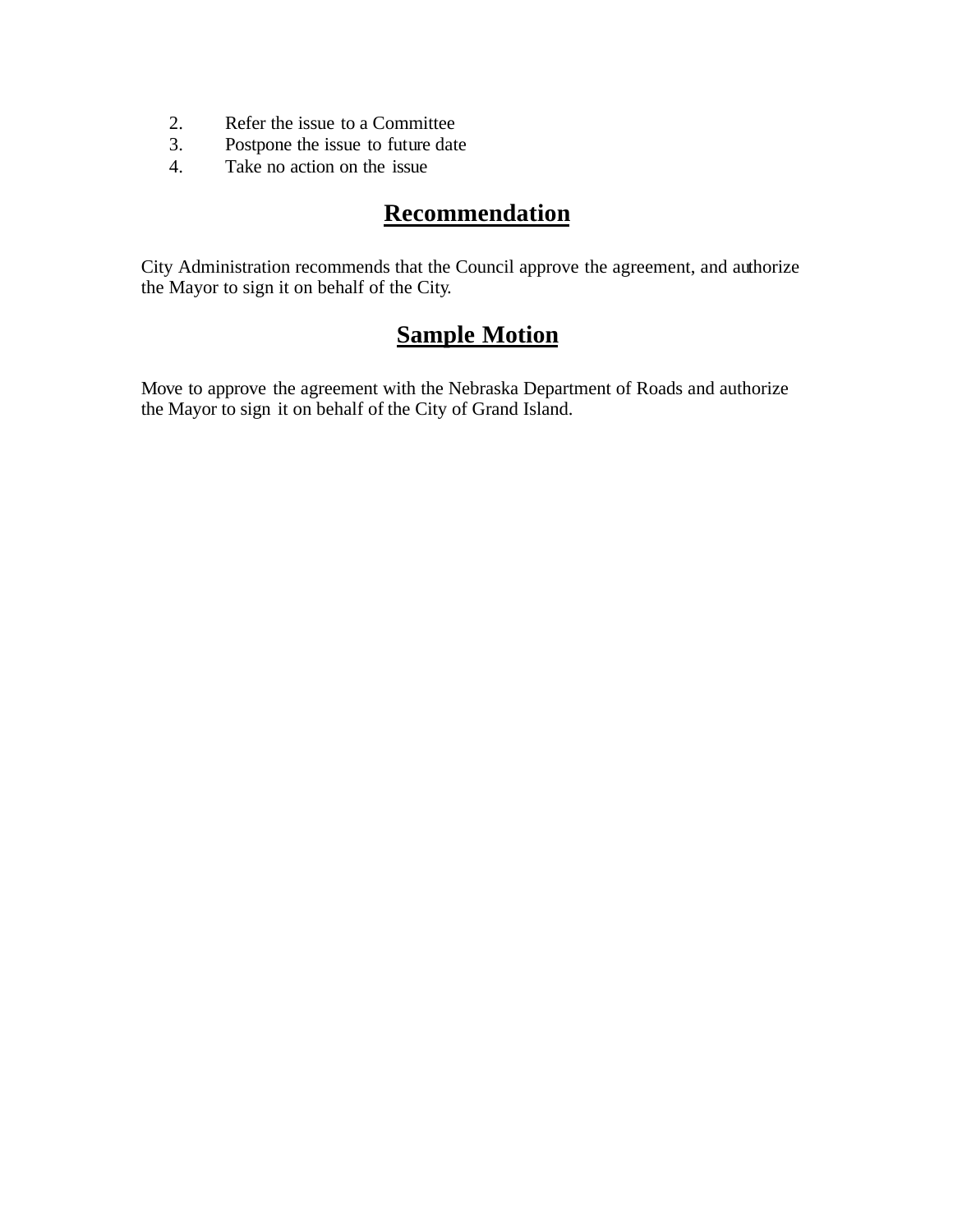#### **AGREEMENT**

PROJECT NO. NH-34-4(131) STATE CONTROL NO. 42433 CITY OF GRAND ISLAND STATE OF NEBRASKA, DEPARTMENT OF ROADS **GRAND ISLAND SOUTH** 

THIS AGREEMENT, made and entered into by and between the City of Grand Island. hereinafter referred to as "City" and the State of Nebraska, Department of Roads, hereinafter referred to as the "State".

**WITNESSETH:** 

WHEREAS, the State has plans for the improvement of Highway US-34 beginning

2.1 miles south Grand Island, north 4.1 miles to the north junction with US-281 and then North

4.3 miles on US-281, and

WHEREAS, said construction will be undertaken under the project designation NH-34-4(131), and

WHEREAS, the City owns and operates the power poles along and adjacent to a portion of this project, some of which is resting outside of the limits of the old highway right-of-way and on private property, and

WHEREAS, because of the widened right of way which the State has acquired for the new construction, and because of the construction itself, it becomes necessary for the City to adjust some, if not all, of its facility along this project, and

WHEREAS, the City is willing to rehabilitate its facility where necessary in accordance with the conditions hereinafter provided in this agreement, and

WHEREAS, the State is willing to reimburse the City for its nonbetterment costs to rehabilitate its facilities when the Cities facility is presently located outside of the old public right-of-way and on private property, and

WHEREAS, the State is willing to pay the City for eligible nonbetterment expenses incurred in connection with the rehabilitation of its facilities as provided by Federal-Aid Policy Guide 23 CFR 645A, "Utility Relocations, Adjustments and Reimbursement", and Federal-Aid Policy Guide, 23 CFR 645B, "Accommodation of Utilities" issued by the Federal Highway Administration.

NOW THEREFORE, in consideration of these facts, the parties hereto agree as follows: SECTION 1. The City hereby agrees to furnish, or cause to be furnished, all of the tools, labor, equipment and materials necessary for the rehabilitation of its facility as made necessary by construction.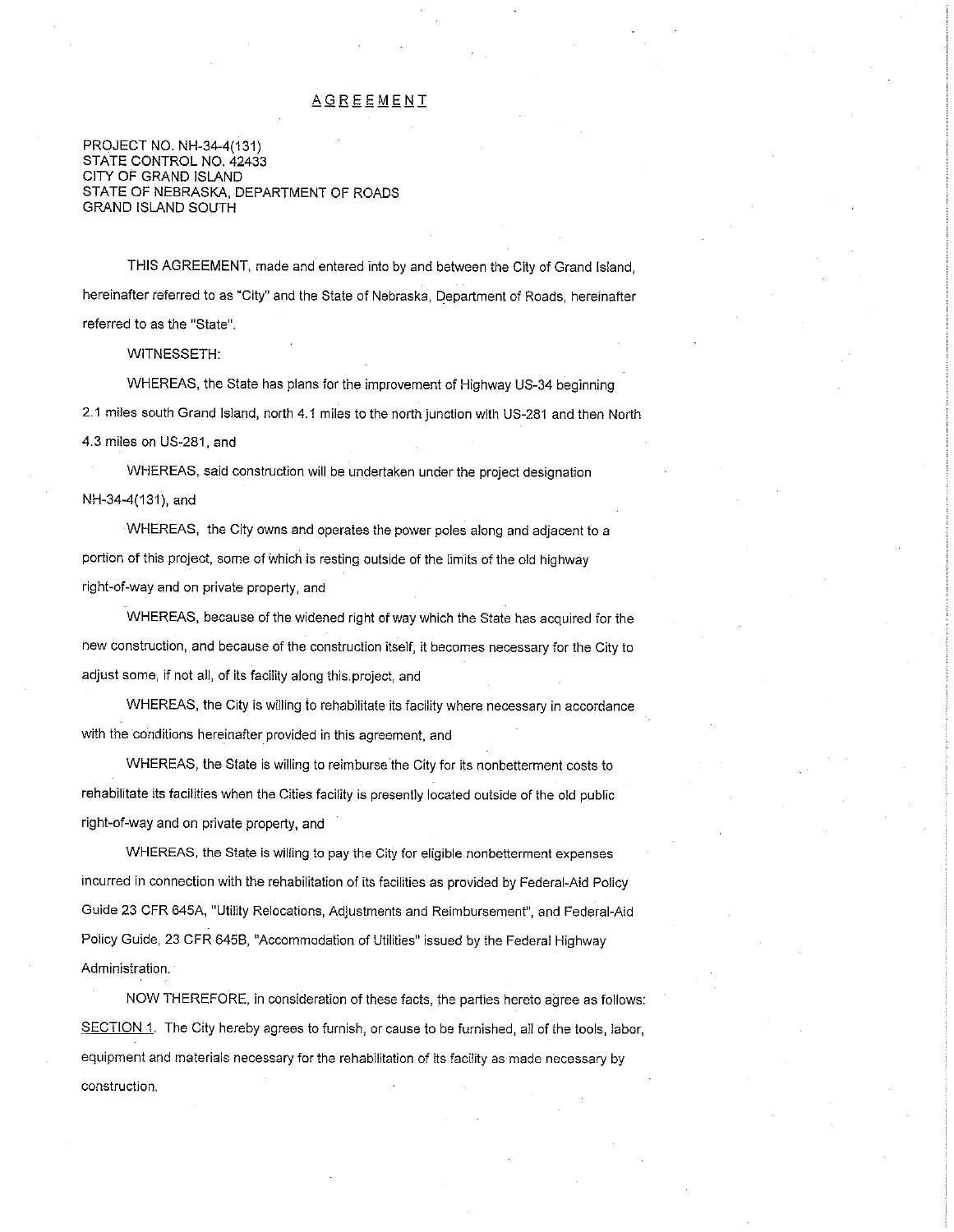SECTION 2. The State has prepared a tabulation of all the poles belonging to the City along and adjacent to this project, showing the poles which will have to be moved and indicating in the Remarks column by means of the word "Pay" that the moving of such poles will be eligible for payment from the State.

SECTION 3. Prints of the construction plans for this project, showing the location of the poles referred in the above tabular form, have been forwarded to the City and are by this reference hereby made a part of this agreement.

SECTION 4. The description of work to be performed and the estimate of costs prepared by the City have been approved by the State and are hereby made a part of this agreement. These items are attached as Exhibit "B". The total amount of this estimate is \$15,515.00 of which \$12,412.00 is the 80 percent share of the cost chargeable to the State. It is expressly understood that notwithstanding this estimate the State will reimburse the City for all of its actual nonbetterment expenses less any credits for salvaged or junked materials.

SECTION 5. The City agrees, as a part of the above described estimate to advise the State as to the method which will be used in accumulating the actual costs. If this method is prescribed by a Federal or State regulatory body, a statement to that effect shall be made by the City. If the accounting method is not prescribed by an agency of the State or Federal Government, it shall be described in the City's estimate and be approved as a part of this agreement. SECTION 6. The City may submit progress billings for the portions of its rehabilitation that have been completed. The City agrees not to submit progress billings for amounts less than \$2,500.00. The State will make progress payments, based upon satisfactory prosecution of work, for 95 percent of the amount billed. The State will limit its payments to 95 percent of the approved estimate referenced in Section 4 of this agreement pending the results of the final cost audit. The State will make every effort to pay the City within thirty days of receipt of the City's invoice.

SECTION 7. If the City wants to let a construction contract, the City shall do the following:

- A. Comply with State public bidding statutes. If the City solicits bids from a list of known Contractors, the list must be submitted to the State for concurrence prior to the soliciting of bids.
- **B.** Submit the bid proposal, plans and construction schedule to the State for approval prior to letting a contract.
- C. Require the Contractor to abide by the provisions of the Nebraska Fair Employment Practices Act as provided by Neb.Rev.Stat. §48-1101 through 48-1126 as amended, and all regulations relative to nondiscrimination in

Project No. NH-34-4(131) Control No. 42433 Grand Island South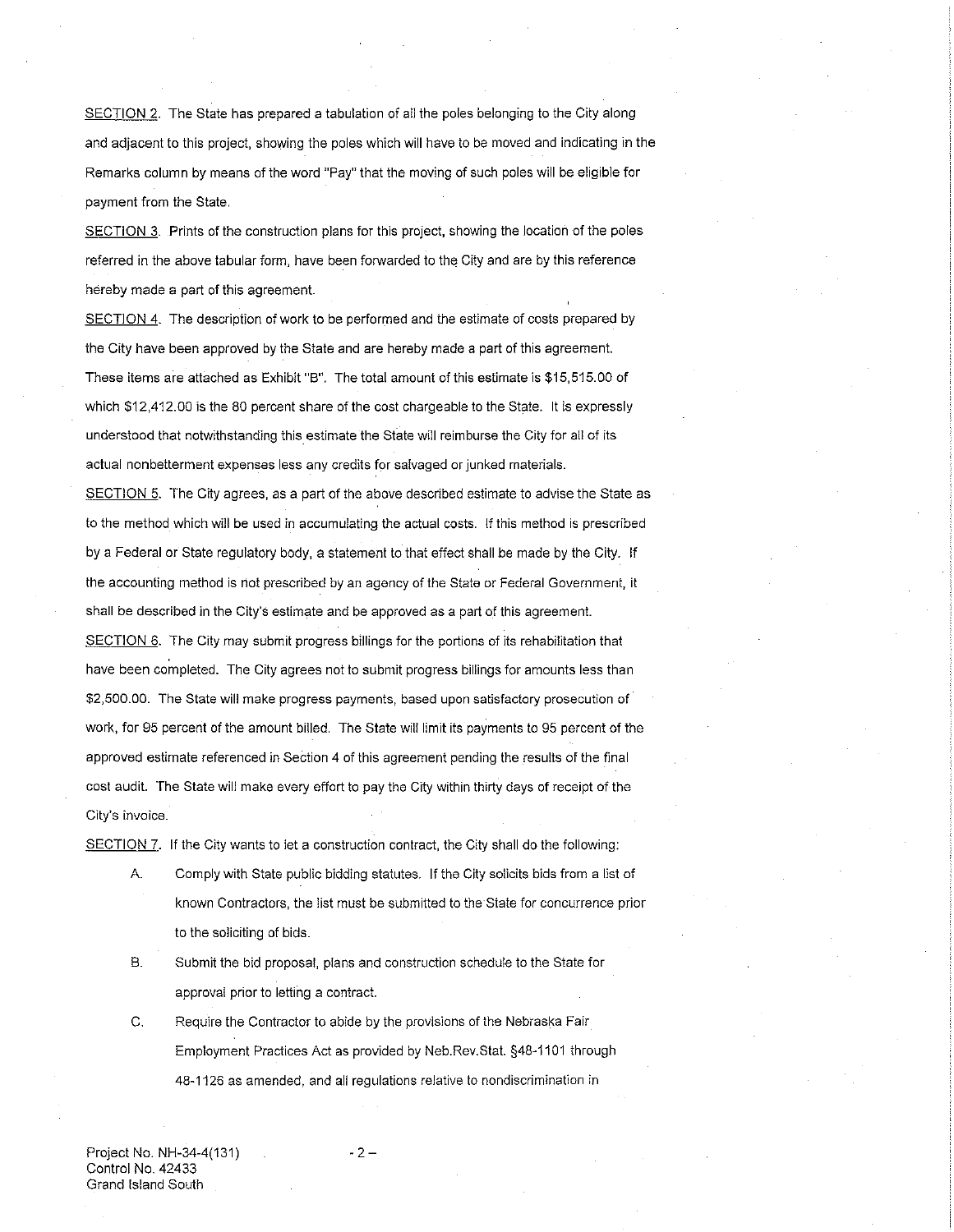federally assisted programs of the Department of Transportation, Title 49 CFR, Parts 21 and 27 as set forth in Exhibit "A" attached hereto and made a part of this agreement.

- Submit a copy of the bids received and the City's recommendation of award to D. the State for concurrence prior to any award.
- Require any Contractor or subcontractor engaged under this agreement to fully Ε. comply with the provisions of the Nebraska Employment Security Law as provided by Neb.Rev.Stat. §48-610 through 48-671 as amended, and the same are incorporated herein by this reference.

SECTION 8. It is agreed and understood by the parties hereto that Federal-Aid Policy Guide 23 CFR 645A, "Utility Relocations, Adjustments and Reimbursement", and Federal-Aid Policy Guide, 23 CFR 645B, "Accommodation of Utilities" issued by the U.S. Department of Transportation, Federal Highway Administration, as supplemented, revised or updated heretofore, is hereby expressly made a part of and incorporated into this agreement by this reference.

SECTION 9. In consideration of the payment as mentioned in Section 4 of this agreement the City agrees to relinquish or subordinate sufficient property rights or interests that it may have in property upon which it has an easement or similar right that will be occupied by the proposed highway improvement as are necessary for the construction, operation and maintenance of the highway facility.

SECTION 10. All traffic controls must comply with the latest edition of the Manual on Uniform Traffic Control Devices (MUTCD). If the State furnishes the City a traffic control plan, the City must comply with the plan. The State has the right to shut down the City's work area not in compliance with the Manual on Uniform Traffic Control Devices.

SECTION 11. The City shall comply with the regulations relative to nondiscrimination in federally-assisted programs of the Department of Transportation, Title 49 CFR, Part 21 and 27, as set forth in Exhibit "A" attached hereto and hereby made a part of this agreement.

SECTION 12The City agrees that it and any Contractor or subcontractor engaged under this agreement will fully comply with the provisions of the Nebraska Employment Security Law as provided by Neb.Rev.Stat. §48-601 through 48-671.

SECTION 13. The City agrees that the billing will be prepared and submitted in a manner to allow comparison with the approved estimate.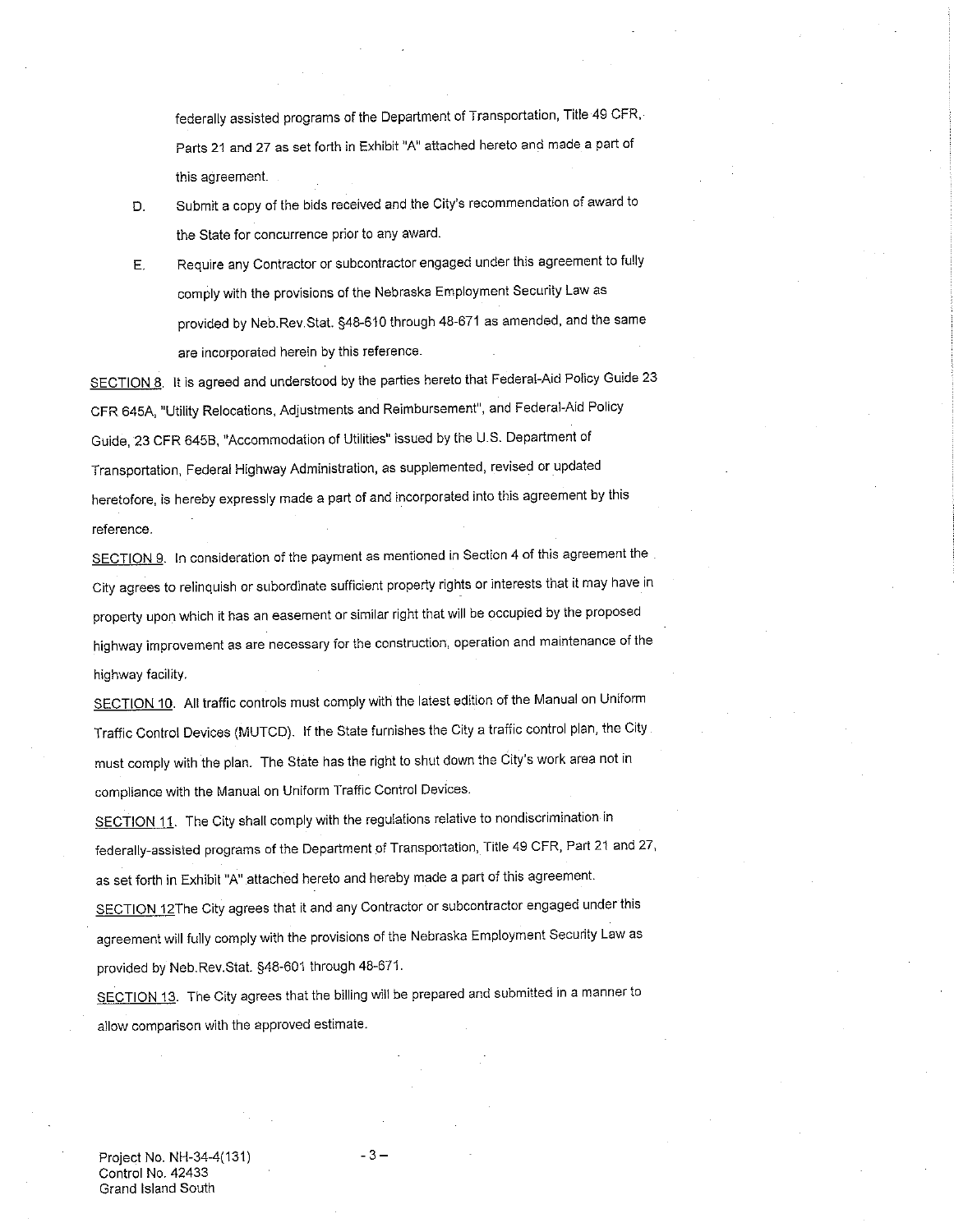IN WITNESS WHEREOF, the parties hereto have caused these presents to be

executed by their proper officials thereunto duly authorized as of the dates below indicated.

EXECUTED by the City this \_\_\_\_\_\_ day of \_\_\_\_\_\_\_\_\_\_\_\_\_\_, 2009. CITY OF GRAND ISLAND ATTEST: City Clerk Mayor

EXECUTED by the State this

day of \_ 2009.

STATE OF NEBRASKA<br>DEPARTMENT OF ROADS Randall D. Peters, P.E.

Utilities Engineer

Planning and Project Development Engineer

AGRC5-SB

Project No. NH-34-4(131)<br>Control No. 42433 Grand Island South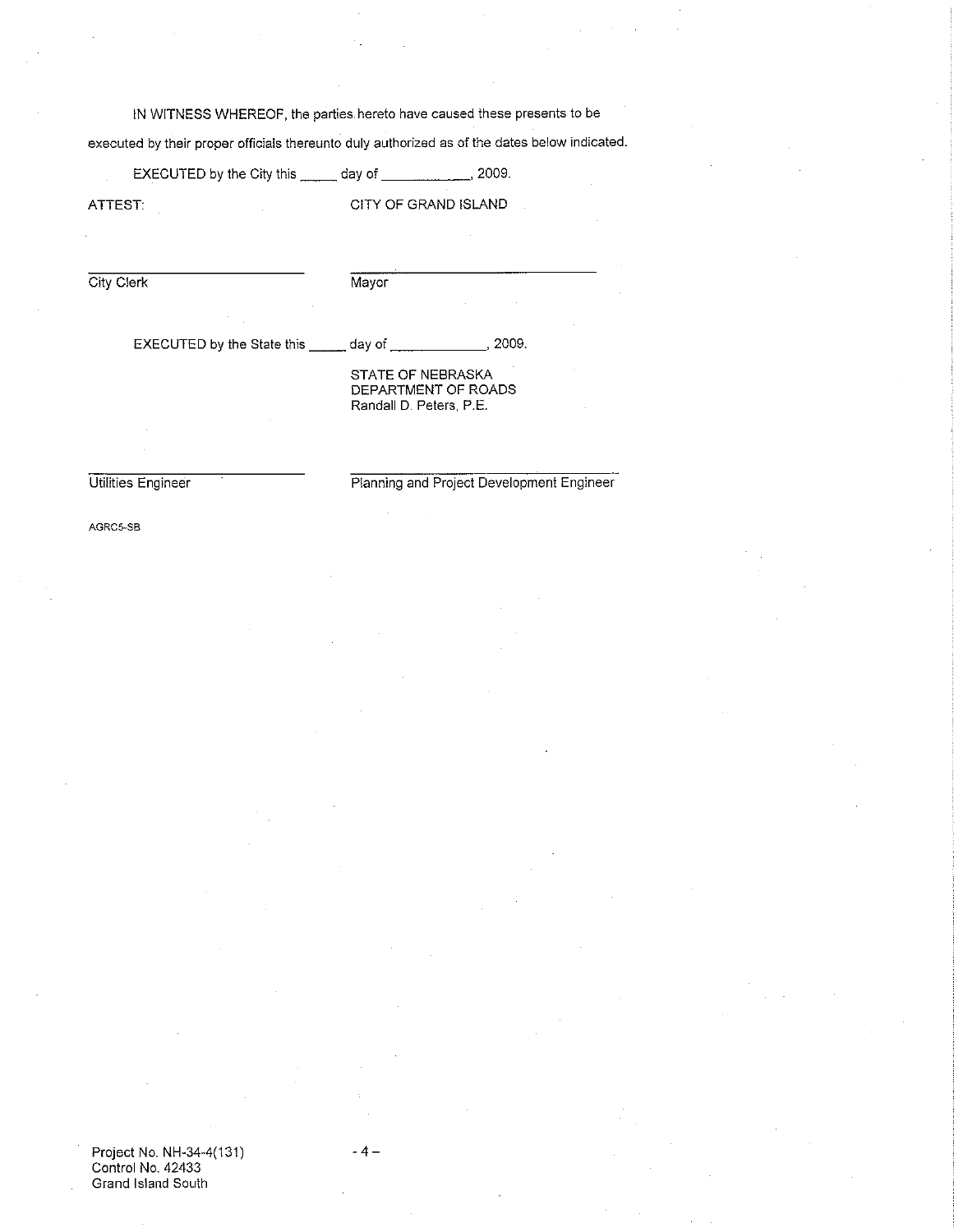#### NONDISCRIMINATION CLAUSES

During the performance of this contract, the Contractor, for itself, its assignees and successors in interest (hereinafter referred to as the "Contractor"), agrees as follows:

- Compliance with Regulations: The Contractor will comply with the Regulations of the  $(1)$ Department of Transportation relative to nondiscrimination in federally assisted programs of the Department of Transportation (Title 49, Code of Federal Regulations, Parts 21 and 27, hereinafter referred to as the Regulations), which are herein incorporated by reference and made a part of this contract.
- Nondiscrimination: The Contractor, with regard to the work performed by it after award  $(2)$ and prior to completion of the contract work, will not discriminate on the basis of disability, race, color, sex, religion or national origin in the selection and retention of subcontractors, including procurements of materials and leases of equipment. The contractor will not participate either directly or indirectly in the discrimination prohibited by Section 21.5 of the Regulations, including employment practices when the contract covers a program set forth in Appendix "A," "B," and "C" of Part 21 of the Regulations.
- Solicitations for Subcontracts, Including Procurements of Materials and Equipment: In  $(3)$ all solicitations either by competitive bidding or negotiation made by the Contractor for work to be performed under a subcontract, including procurements of materials or equipment, each potential subcontractor or supplier shall be notified by the Contractor of the Contractor's obligations under this contract and the Regulations relative to nondiscrimination on the basis of disability, race, color, sex, religion or national origin.
- Information and Reports: The Contractor will provide all information and reports  $(4)$ required by the Regulations, or orders and instructions issued pursuant thereto, and will permit access to its books, records, accounts, other sources of information, and its facilities as may be determined by the State Highway Department or the Federal Highway Administration to be pertinent to ascertain compliance with such Regulations, orders and instructions. Where any information required of a Contractor is in the exclusive possession of another who fails or refuses to furnish this information, the Contractor shall so certify to the State Highway Department, or the Federal Highway Administration as appropriate, and shall set forth what efforts it has made to obtain the information.
- Sanctions for Noncompliance: In the event of the Contractor's noncompliance with the  $(5)$ nondiscrimination provisions of this contract, the State Highway Department shall impose such contract sanctions as it or the Federal Highway Administration may determine to be appropriate, including but not limited to,
	- $a)$ withholding of payments to the Contractor under the contract until the Contractor complies, and/or
	- cancellation, termination or suspension of the contract, in whole or in part. b)
- Incorporation of Provisions: The Contractor will include the provisions of paragraph (1)  $(6)$ through (6) in every subcontract, including procurements of materials and leases of equipment, unless exempt by the Regulations, order, or instructions issued pursuant thereto. The Contractor will take such action with respect to any subcontract or procurement as the State Highway Department or the Federal Highway Administration may direct as a means of enforcing such provisions including sanctions for noncompliance: Provided, however, that, in the event a Contractor becomes involved in, or is threatened with, litigation with a subcontractor or supplier as a result of such direction, the Contractor may request the State to enter into such litigation to protect the interests of the State, and in addition, the Contractor may request the United States to enter into such litigation to protect the interests of the United States.

EXHIBIT "A"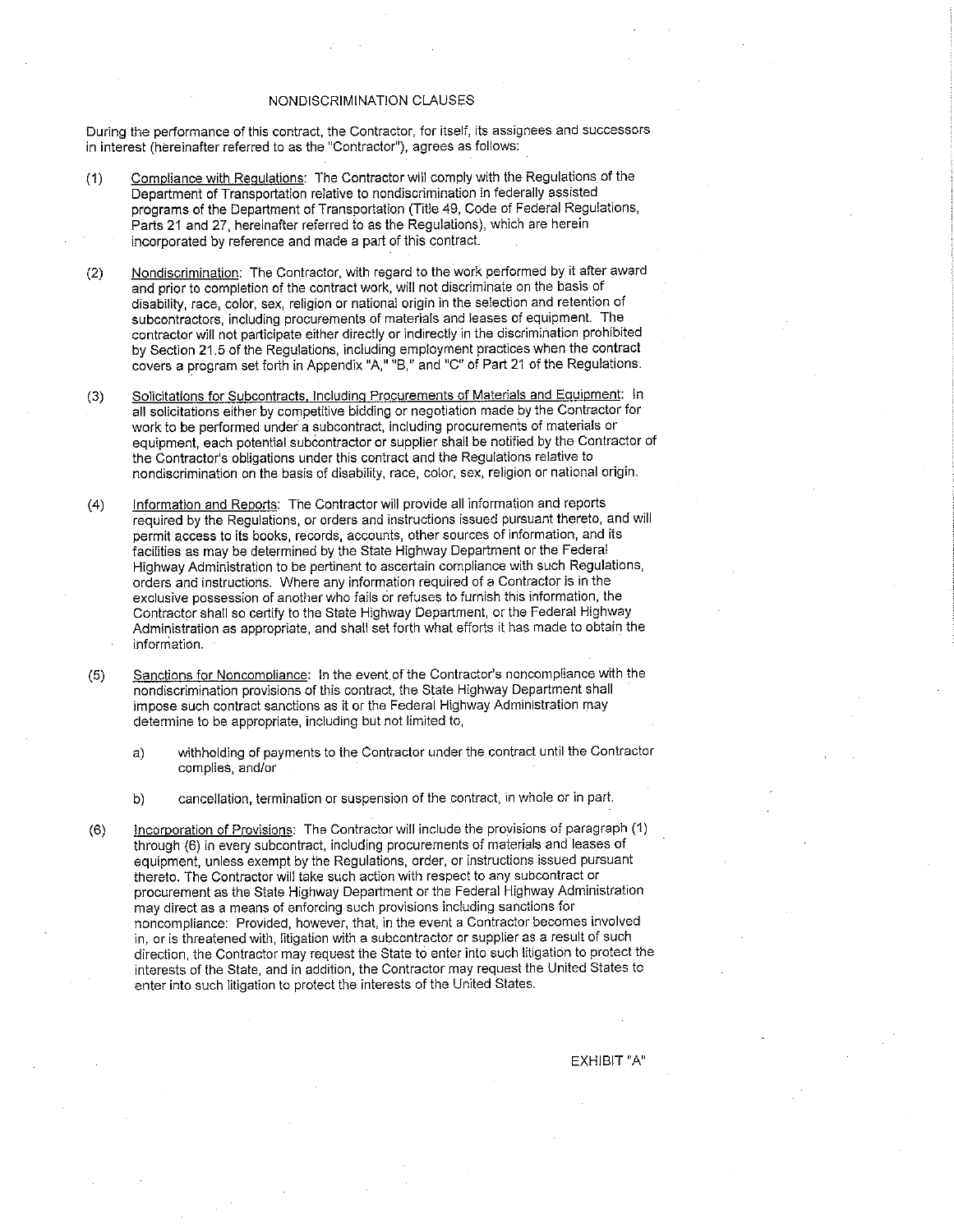

December 8, 2008

Working Together for a Better Tomorrow. Today.

State of Nebraska Department of Roads Sandy Wojtasek, Utilities Coordinator Planning & Project Development Division PO Box 94759 Lincoln NE 68509-4759

Project No. NH-34-4(131) RE: Control No. 42433 Location: Grand Island South

Dear Ms. Wojtasek:

The following is a detailed estimate of relocating the power pole at U.S. Highway 281 and 13<sup>th</sup> street here in Grand Island:

| Material:              | Overhead<br>Underground | \$931.60<br>\$4,264.00   |             |
|------------------------|-------------------------|--------------------------|-------------|
| <b>Total Material</b>  |                         |                          | \$5,195.60  |
| Labor:                 | Overhead<br>Underground | \$2,600.00<br>\$3,000,00 | \$5,600.00  |
| Total Labor            |                         |                          |             |
| Equipment:             | Overhead<br>Underground | \$2 920.00<br>\$1,800.00 | \$4,720.00  |
| <b>Total Equipment</b> |                         |                          |             |
| <b>TOTAL</b>           |                         |                          | \$15,515.00 |

ao/80 Split State pays \$12,412.00

Please note Charter Communications is also attached to the old pole. The estimate does not include any of the work required to relocate their system. Please contact them directly.

Sincerely,

ARIEWED IV UTION'S Marian

DEC 09 2008

Robert H. Smith Asst. Utilities Director

Robert 74

RHS/pag

pc: Steve Riehle, Public Works Director Tom Barnes, Civil Engineering Manager, Utilities

City Hall • 100 East First Street • Box 1968 • Grand Island, Nebraska 68802-1968 (308) 385-5444, Ext. 280 • FAX: 385-5488 • Emergency: 385-5461 • www.grand-island.com

Date

Approved Date

 $\mathbb{R}^n$ 

Project No. NH-34-4(131) Control No. 42433 Grand Island South